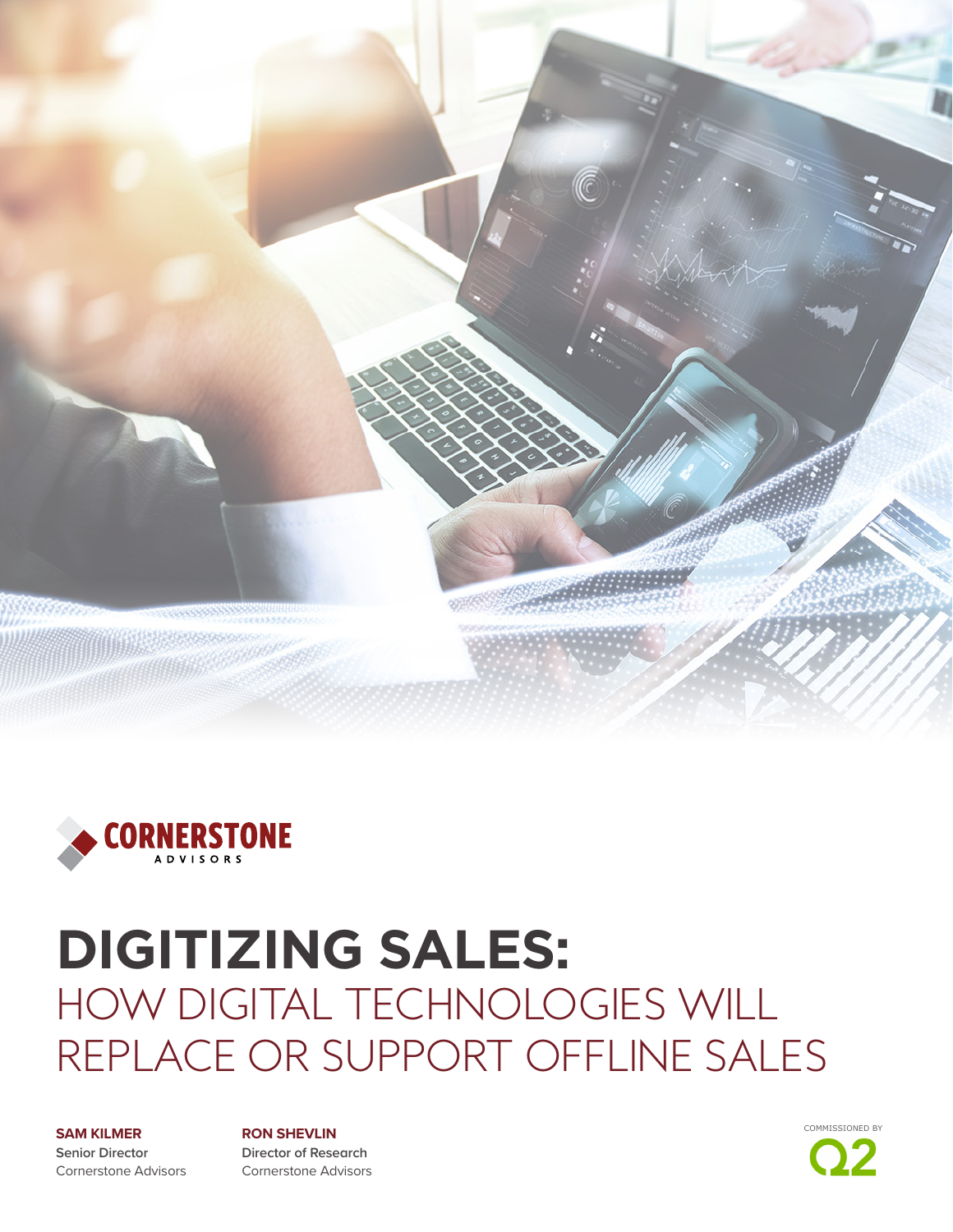## TABLE OF CONTENTS

| <b>DIGITAL ACCOUNT OPENING IS NOT DIGITAL SALES</b> |    |
|-----------------------------------------------------|----|
| WHY ARE DIGITAL SALES SO HARD?                      |    |
| <b>EMERGING DIGITAL SALES PRACTICES</b>             |    |
| <b>DIGITAL SALES REQUIRE A CULTURAL SHIFT</b>       | 8  |
| <b>CONCLUSIONS</b>                                  |    |
| <b>ABOUT CORNERSTONE ADVISORS</b>                   | 12 |
| <b>ABOUT Q2 GRO SOLUTIONS</b>                       |    |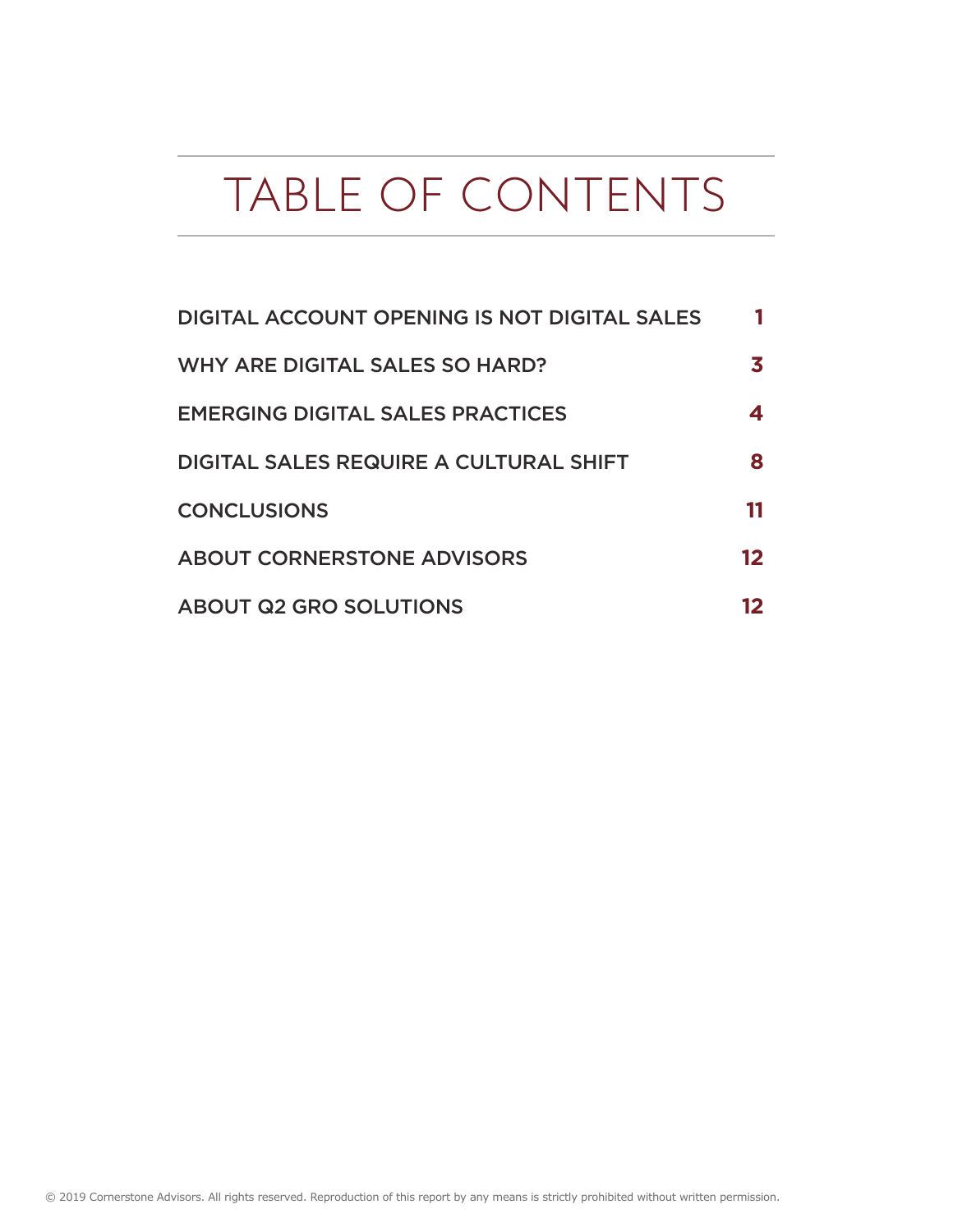## <span id="page-2-0"></span>**DIGITAL ACCOUNT OPENING IS NOT DIGITAL SALES**

Digital account opening (DAO) is hot. According to Cornerstone Advisors' *What's Going On In Banking* study, nearly four in 10 mid-size banks and credit unions plan to modify or improve their existing systems this year, and another 36% plan to add a new or replacement system (Figure 1). This marks the third straight year that digital account opening has been among the top five (out of about 40) technologies for new selection or replacement.

**Mid-Size Institutions' Plans for Digital Account Opening**

![](_page_2_Figure_2.jpeg)

#### FIGURE 1: **Mid-Size Institutions' Digital Account Opening Plans, 2017 to 2019**

Source: Cornerstone Advisors survey of community-based financial institution executives

Digital account opening is also at the top of the list of functional/product areas for banks' and credit unions' fintech partnership plans, with more than seven in 10 institutions citing DAO as "very important" to their plan (Table A).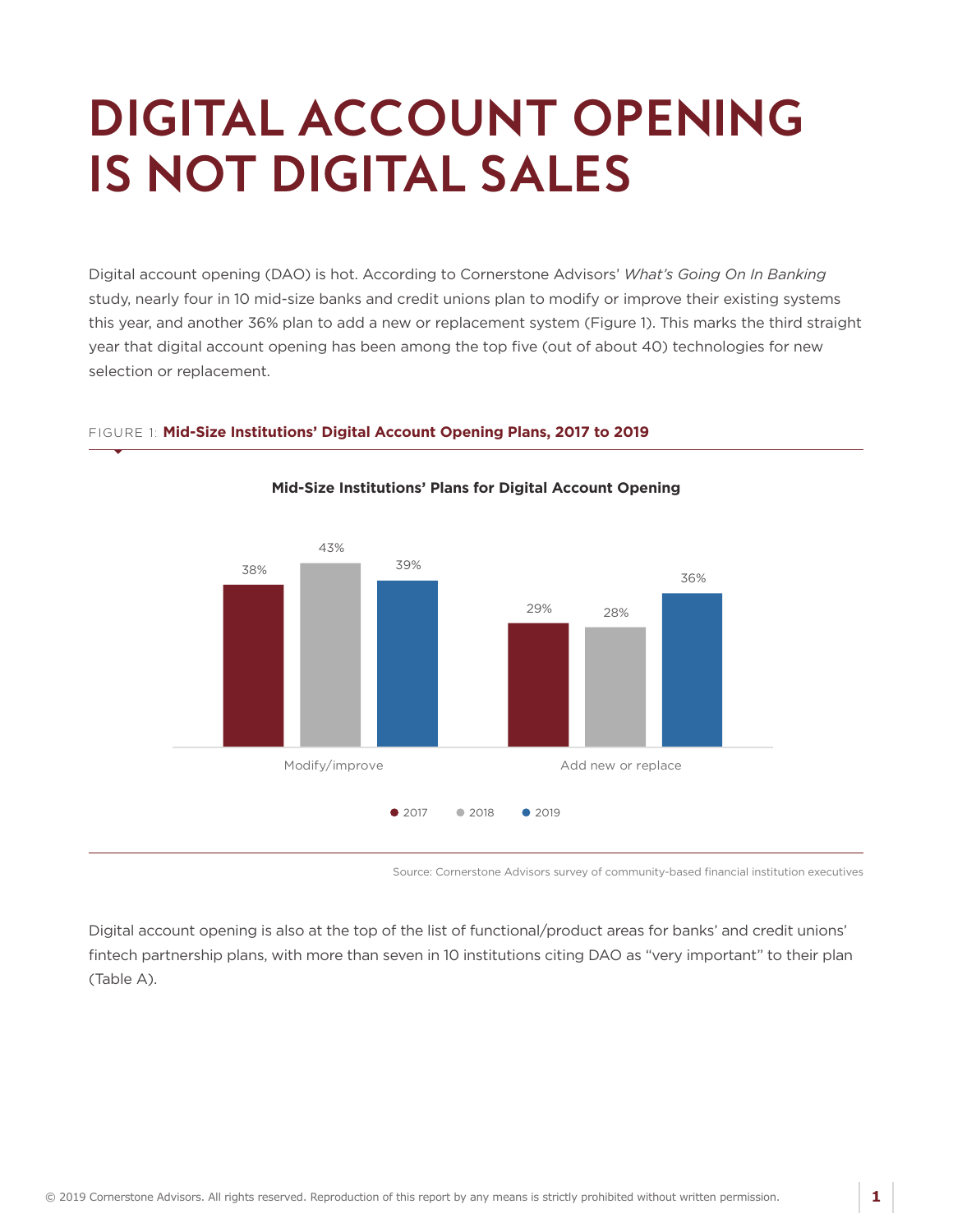#### TABLE A: **Financial Institutions' Fintech Functional Priorities**

|                               | <b>Very</b><br>Important | <b>Somewhat</b><br>Important | <b>Not Very</b><br><b>Important</b> | <b>Not At All</b><br><b>Important</b> |
|-------------------------------|--------------------------|------------------------------|-------------------------------------|---------------------------------------|
| Digital account opening       | 72%                      | 25%                          | 2%                                  | 1%                                    |
| Payments                      | 53%                      | 39%                          | 5%                                  | 3%                                    |
| Lending and credit            | 51%                      | 40%                          | 8%                                  | 0%                                    |
| Fraud/risk management         | 38%                      | 49%                          | 11%                                 | 3%                                    |
| New banking products          | 28%                      | 52%                          | 19%                                 | 1%                                    |
| Personal financial management | 19%                      | 57%                          | 19%                                 | 5%                                    |
| Investment management         | 11%                      | 38%                          | 35%                                 | 16%                                   |
| Insurance                     | 7%                       | 19%                          | 36%                                 | 38%                                   |
| International remittances     | 2%                       | 9%                           | 32%                                 | 56%                                   |

#### **Q: How important are the following functional/product areas to your fintech partnership, collaboration and/or investment plans for 2019?**

Source: Cornerstone Advisors survey of 305 community-based financial institutions executives, Q4 2018

It's good to see so many institutions focused on DAO for additions/replacements and for fintech partnerships. But many firms may come away from 2019 disappointed, especially if they're looking ONLY to digital account opening to be a driver of deposit growth.

#### **Too many bankers view digital account opening as "opening"—and not as providing contextual product offerings, executing data-driven campaigns, and delivering a tight, easy fulfillment process.**

This report is designed to correct that view and provide a playbook for institutions looking to enhance their digital sales capabilities beyond just digital account opening.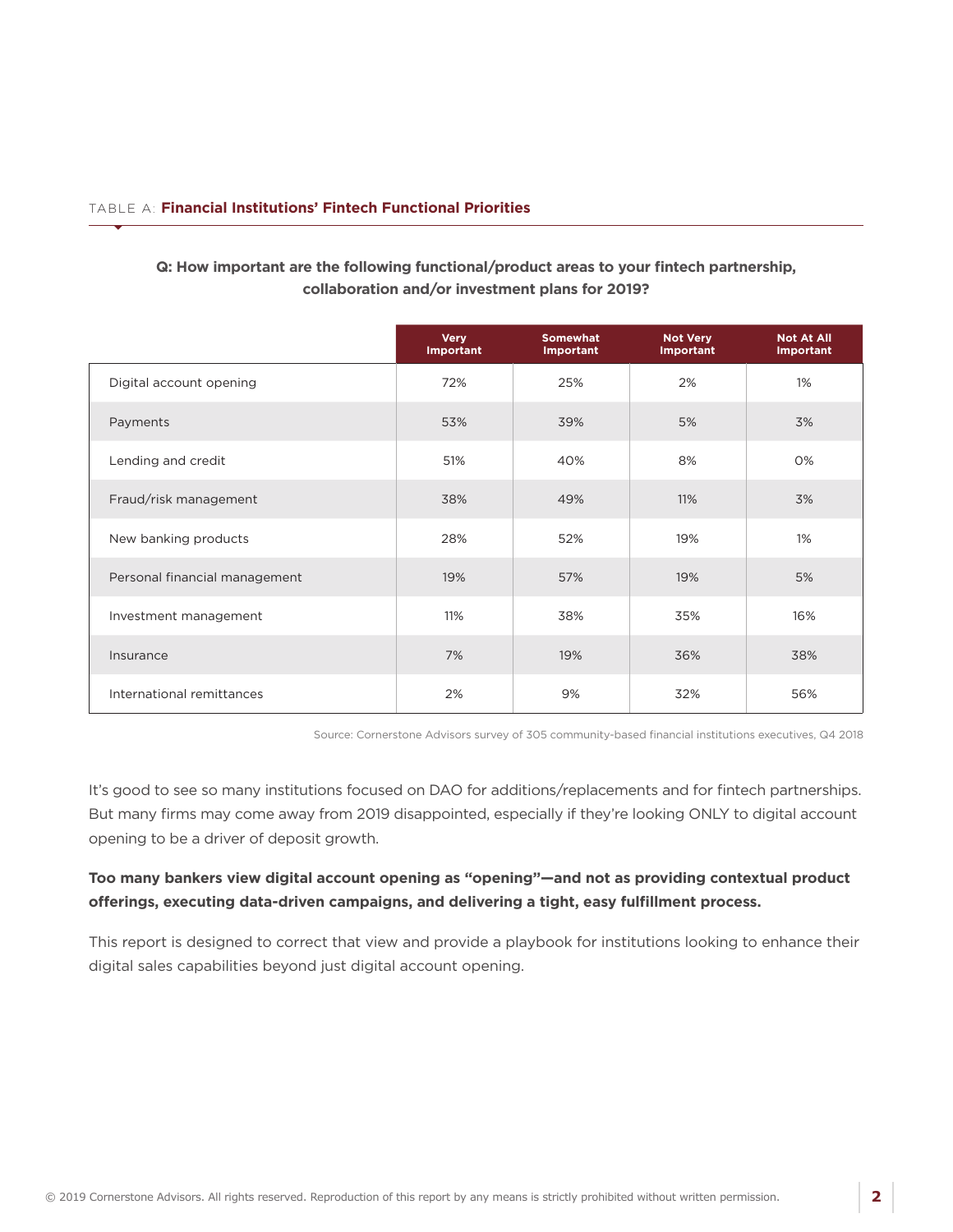### <span id="page-4-0"></span>**WHY ARE DIGITAL SALES SO HARD?**

For many banks and credit unions, the shift to digital service has been a relatively smooth experience. Consumers like the convenience of self-service, and financial institutions like the lower transaction costs. On the sales side, the transition has not been a smooth one for three reasons:

- **Physical sales drain.** As consumers trended mobile, it quickly drove interactions toward digital banking and service-focused contact centers and away from the branch traffic banks rely upon for natural cross-sales. In turn, the number of new deposit accounts opened per branch at midsize banks dropped by over a third in the last four years. (Source: *Cornerstone Performance Report*)
- **Inadequate digital sales process.** Even for banks that offered online sales capabilities, many had websites that were not mobile-responsive, were little more than unfriendly compliance forms or relied upon physical branches for fulfilment. If customers didn't complete the entire process, proactive follow-up from the bank was the exception, not the rule.
- **Weak content.** Many banks haven't adjusted their content to support self-service, digital-first buyers that want to search, learn and buy by themselves or with the help of their peers.

#### **THE SALES/MARKETING/SERVICE CONVERGENCE PRESENTS CHALLENGES**

With the rise of mobile and digital-first consumers, the lines between marketing, sales and service have blurred. Some banks are trying to adjust through organizational change, including the invention of new roles like digital sales officer, chief experience officer and chief banking officer. Others are adjusting through delivery plans that mashup traditional strategic and tech plans. But all banks are faced with a changed buying process that is less of a linear pipeline with organizational handoffs and more of an ongoing cycle (Figure 2) with bank-wide care and feeding required. And all banks and credit unions are faced with developing and retaining the talent to excel in this new converged environment.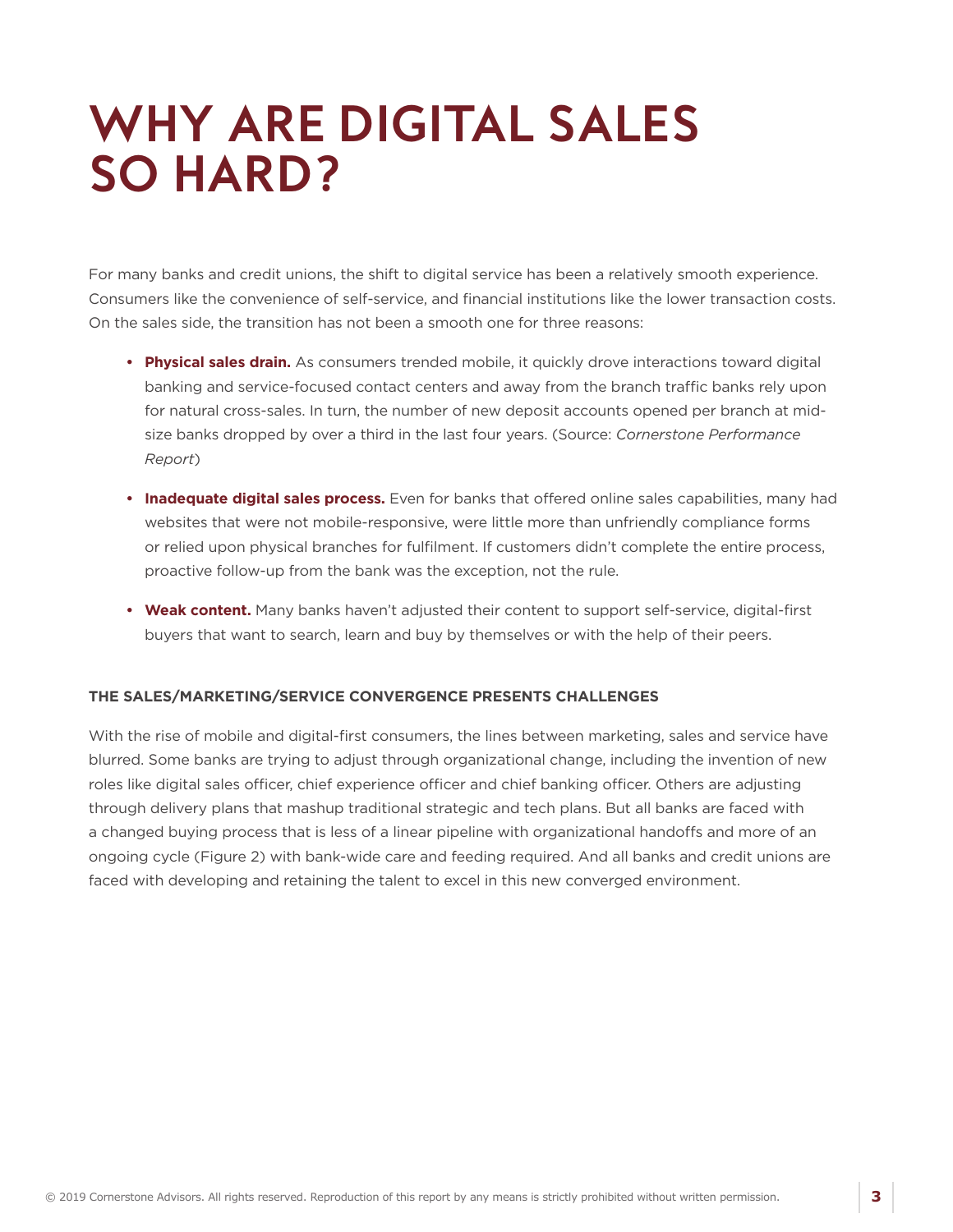## <span id="page-5-0"></span>**EMERGING DIGITAL SALES PRACTICES**

While the tools for digital banking sales are available, there are few established "best practices." Still, the testing and learning are yielding a number of emerging practices at each stage of the customer journey. In Cornerstone's research and experiences, those practices span the digital sales cycle (Figure 2).

![](_page_5_Figure_2.jpeg)

#### FIGURE 2: **Digital Self-Service Shifts Buying Process to Ongoing Cycle or 'Journey'**

Source: Cornerstone Advisors

#### **AWARENESS**

For all the obsessed industry discussion of "brand," our consulting experiences constantly find us in a staredown between line of business revenue center leaders seeking explicit growth (e.g., net new account sales with profitable activity) and marketing cost-center leaders seeking budget. These roles are morphing, and the explicit growth orientation is winning the leadership battle. Successful chief marketing officers are rising to the challenge to oversee revenue functions, or revenue leaders are absorbing marketing. In turn, the practices the leaders are testing and learning to drive awareness include a combination of three types of placements:

- **Broad consumer sites** like Google and Facebook
- **Financial sites** like LendingTree, NerdWallet, DepositAccounts, Bankrate and The Penny Hoarder
- **Shopping sites** like Zillow and Costco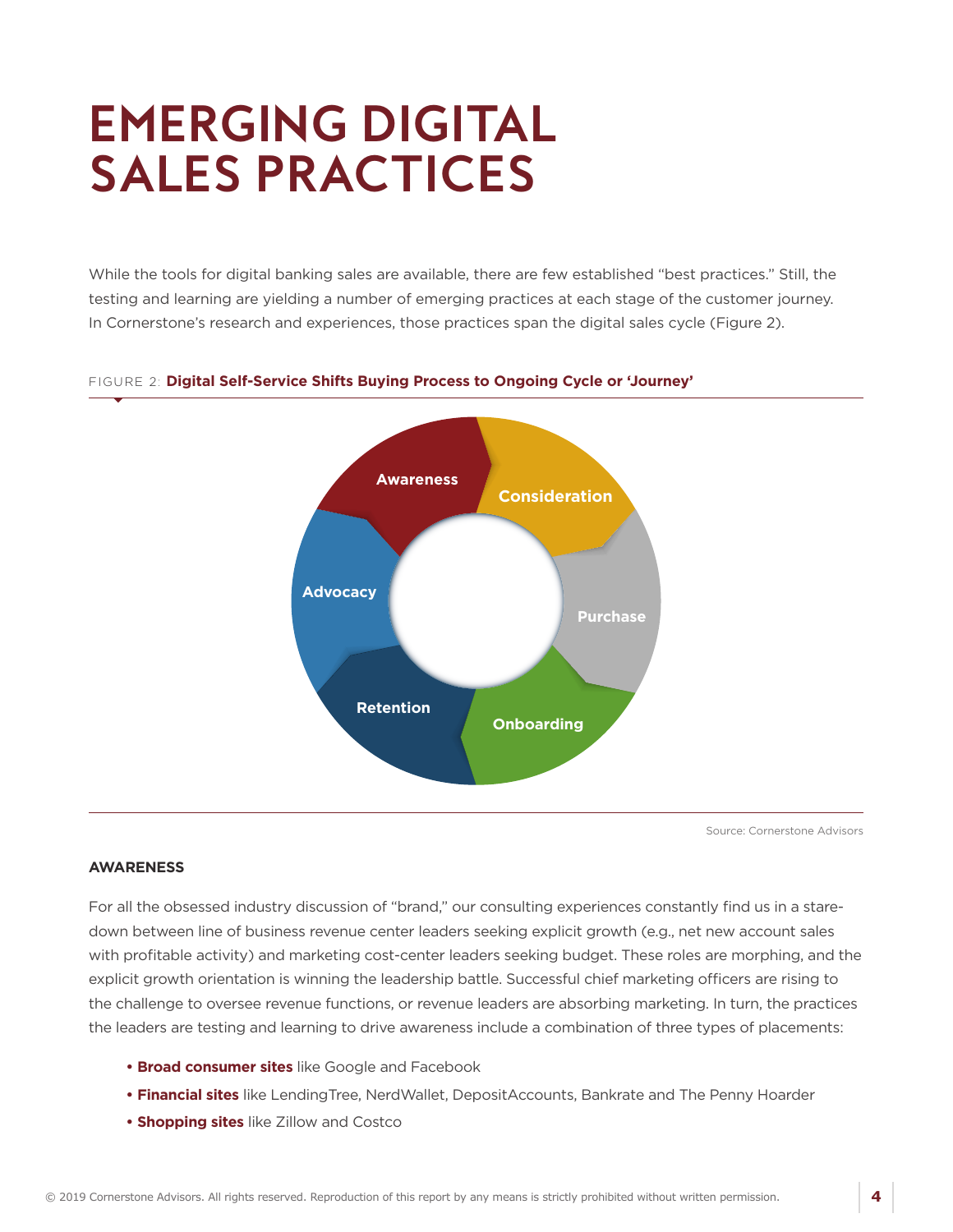Beyond contemporary sites and targeted marketing, some segmentation and classic marketing can help, too. Retargeting campaigns, dedicated campaign pages based on community, feet-on-the-street charity sponsorships, and even TV and newspaper advertising help. After all, even the touchstone digital disrupter— Quicken Loans' Rocket Mortgage—leveraged television advertising. The key differentiator of the new approach is a focus on informing digital-first customers with a simple call-to-action (mobile process speed) that can be tracked.

#### **CONSIDERATION**

Personalization and speed are increasingly the names of the game in switching awareness to consideration. The use of promo codes speaks to both personalization and speed while also appealing to the modern marketer's desire to track the effectiveness of campaigns. For testing and learning to really take hold in a modern marketing culture, tracking and adjusting (typically enabled by promo codes) is essential. Sadly, many digital sales tools don't allow for the flexibility to drive promo codes. Getting to this type of baseline flexibility is driving a fair amount of change in digital sales tech. Two other techniques used to drive increasing consideration are unique landing pages and re-engineering eligibility to the end of the purchase process. Creating more personalization that speaks to the customer and removing friction will continue to drive many consideration improvements in the near term.

#### **PURCHASE**

Many institutions that have not yet improved their awareness and consideration processes have spent time addressing the purchase process. Typically, the focus on purchase has been due to a high account opening abandonment rate, which is quantifiably painful. Historically, the financial accounting sensibility of bankers is to count what they can see and take for granted what they cannot see. Emerging practices that are improving the purchase process include:

- **Personalization** (knowing customers from their devices or the source pages of their consideration, and quickly pre-filling or authenticating based on that knowledge)
- **Funding** accounts with easy, immediate options
- **Disclosures** that appear to be advocating for the customer, not advocating on behalf of the financial institution's legal counsel
- **Execution** that is fast and fully electronic without a need to use physical channels
- **Experience** that feels familiar, like buying online (shopping cart experience) instead of banking

These techniques create material differences in results. Tom Novak, AVP of digital banking at Visions Federal Credit Union, Endicott, New York, points to improvements in purchase abandonment rates upwards of 60% with some of these techniques.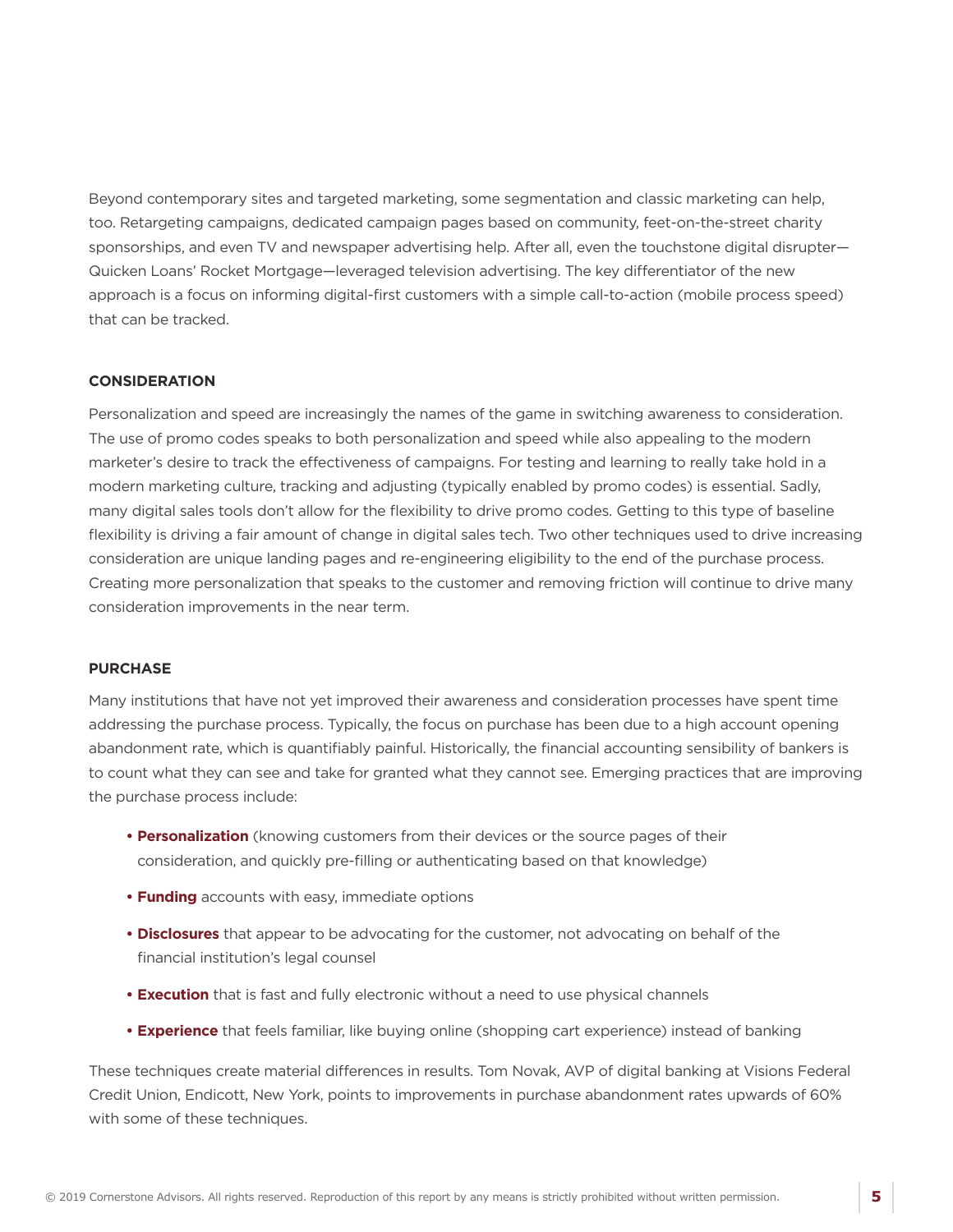#### **ONBOARDING**

While much has already been written in the industry about onboarding, Cornerstone Advisors Director Tim Daley put succinctly how much the reality of onboarding has changed in such a short time:

*"Onboarding is no longer just 'opening the account.' Now, it's about the experience of getting digital. The process needs to onboard customers to account, online banking and e-statements, and get them down the road with fulfillment, payment streams moving and engagement. This is requiring a LOT of handoffs between different systems. But it's extremely important. Digital onboarding is now just onboarding."* 

#### **RETENTION**

As customers and businesses increasingly consume digitally, financial institutions must focus their content and delivery on retention. Leaders are moving from salesy brochureware to more knowledgeable, interactive and compelling content. With delivery, leaders are increasingly using a more analytically informed, digital-first approach. In online, mobile banking or marketing platform systems, timely and relevant offers are early-stage examples of leveraging analytics for the digital-first buyer. According to Cornerstone Managing Director Jim Burson:

*"Timely and relevant offers are more talk than action right now. It's still largely email campaigns and traditional birds-of-a-feather marketing. More targeted efforts are happening like contextual offers within bill pay or geolocation within mobile, but there is a continued—if not growing—concern within financial institutions about the 'creepy factor' of using customers' data in 'big brother' ways. The biggest issue is the lack of marketing expertise and talent. Most bank and credit union marketers are just not experienced at testing and learning with these tools."* 

#### **ADVOCACY**

Whether explicit referral programs or social media engagement, the industry is still discovering what sticks to create long-term advocates. If nothing else, asking about satisfaction or preferability is a great start to show care. Daley suggests that data analytics can be used to add value to the customer, which in turn can drive advocacy:

*"Look for transactional patterns and communicate with customers about it. The goal is to engage with the data we have. Looking for anomalous behavior for fraud is now being turned around into looking for anomalous behavior on the good side."*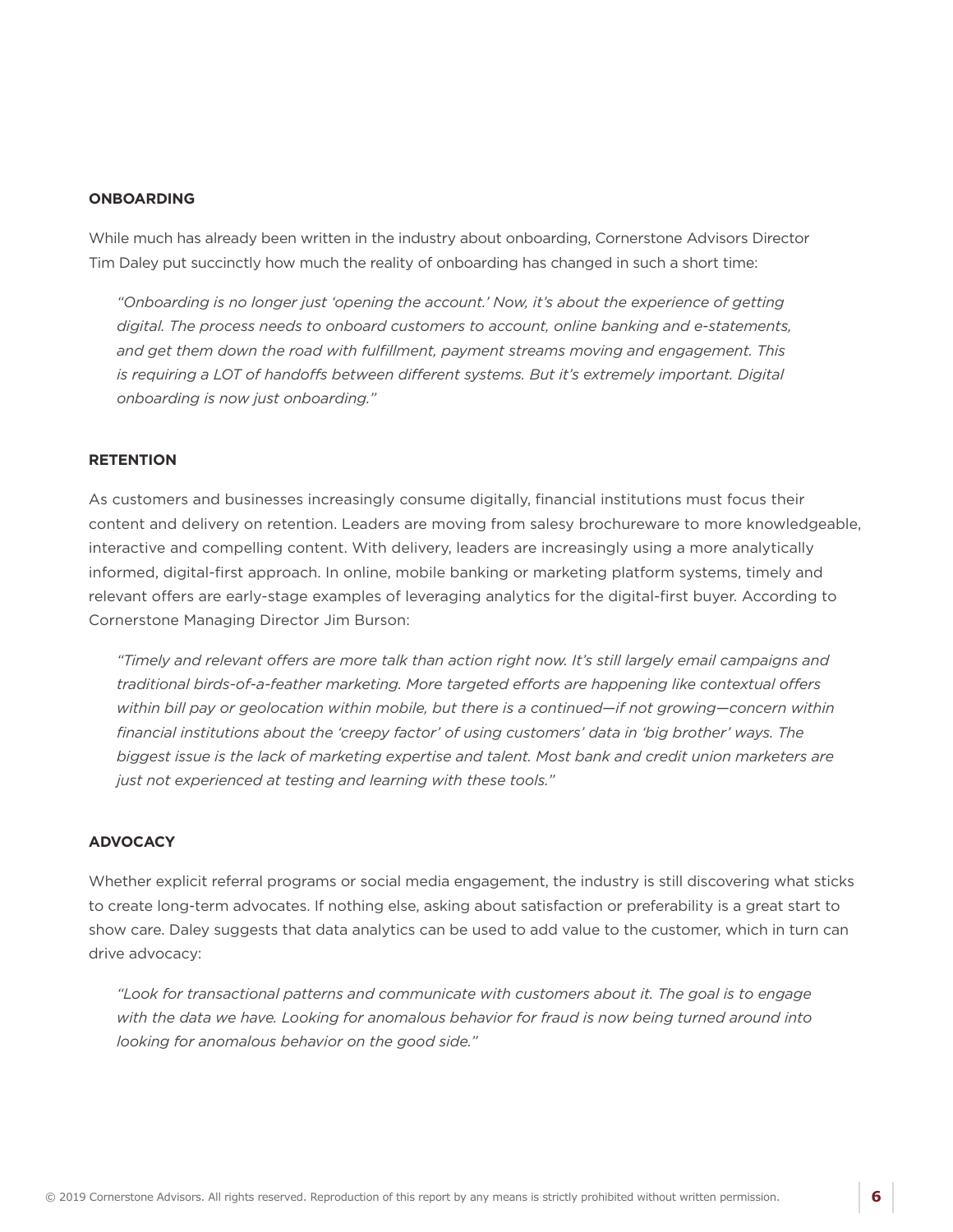Burson points to ongoing testing and learning and encourages groups to work together:

*"There is not a lot of test-and-learn going on in marketing, but there is in sales. It's a skills issue. Franky, we have a lot of old school marketers in the industry. Conceptually, marketers get it, but they have trepidation at taking action. And the mashup of marketing, digital and sales is causing execution issues due to organizational trepidation."* 

Again, this will be an area where the CEO staying personally involved will help.

#### **SUPPORTING OFFLINE SALES**

The tools being used to drive digital sales are increasingly driving sales across the whole organization. More and more origination and marketing systems are being deployed digitally, in the contact center and in the branches. Better content and delivery tools are helping all delivery channels. The rapid rise of digital banking has significantly grown contact center activity. However, incidental sales leads from branch traffic have decreased. The adage "Go where the people are" couldn't be more appropriate. Digital sales techniques and tools are critical to drive opportunities for all points of delivery. Because digital is where the people are.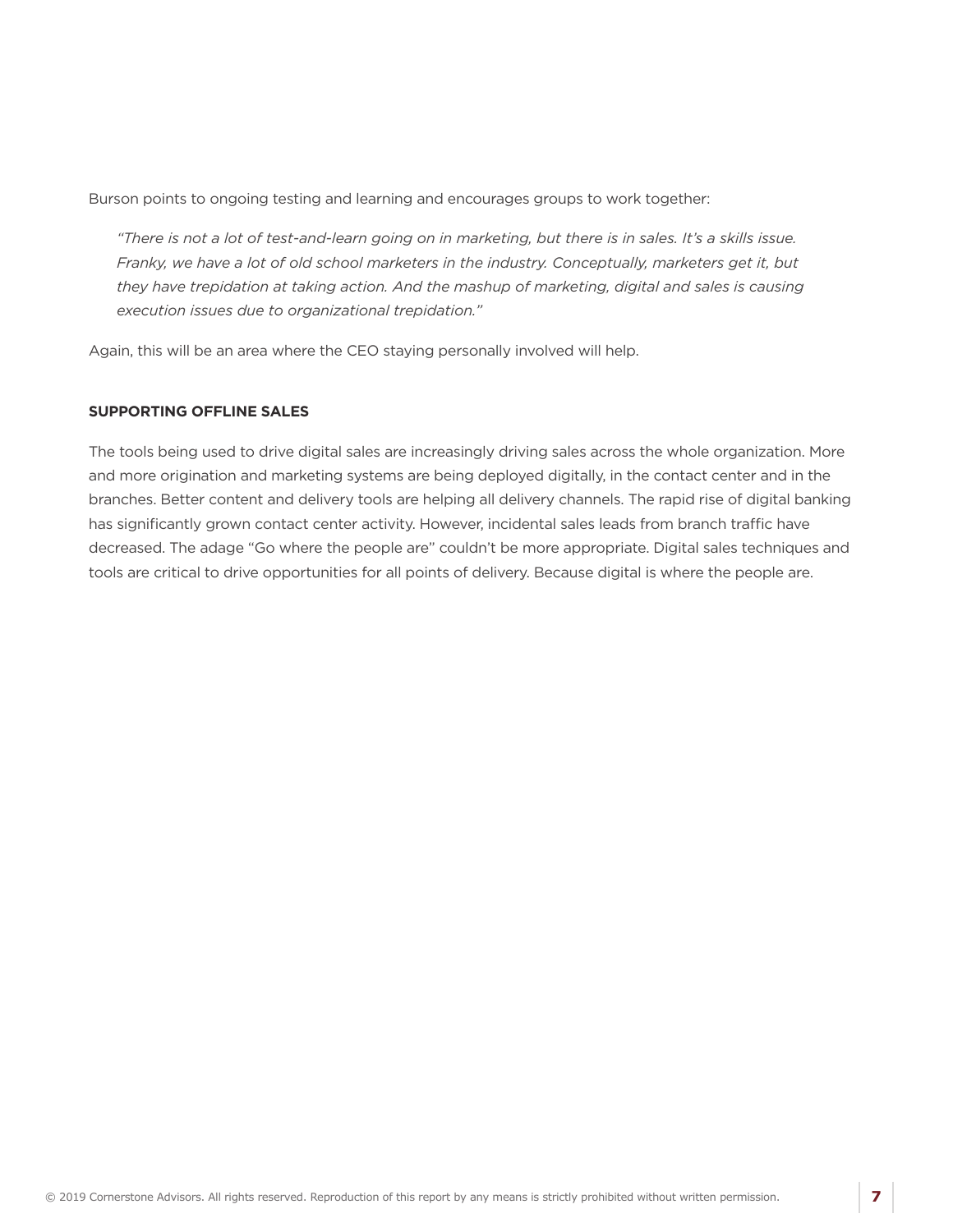## <span id="page-9-0"></span>**DIGITAL SALES REQUIRE A CULTURAL SHIFT**

The institutions that have been successful in improving digital sales have changed their culture from an underwriting-driven culture to an engagement-driven culture. Three things are needed to make that shift: 1) Ending back-to-front protection thinking; 2) Beginning front-to-back design thinking; and 3) Mapping the customer journey.

#### **BACK-TO-FRONT PROTECTION THINKING**

Given that past financial industry performance was often a function of credit quality and solid regulator relationships, banks have largely (and understandably) been driven by a sense of underwriting risk. An entrenched line of thinking has held true that a) most bank employees truly want to help customers, and b) it's the bank's senior executives that are unplugged from the daily realities of the fight for good service. While in the past there may have been some validity in this, the exact opposite is typically the case.

Daley summarizes his relevant experiences this way:

*"Executives and senior management seem to get digital change, but middle management often doesn't because they are largely dealing with grumbling employees. The fintech and mobile influences in the economy have had a role in changed thinking, but we still have Betty and Bob in operations who aren't thinking about that. They are thinking about getting all the data all at once so as not to inconvenience the employee. The inconvenience to the customer is not primary."* 

#### **FRONT-TO-BACK DESIGN THINKING**

There has been a welcome rise in design thinking at financial services over the past few years. While approaches may vary, they typically start with the opposite of what Daley points out about inconvenience to the employee. Design thinking starts with empathy for the customer's conveniences and inconveniences and works methodically through processes based not on constraints, but on what should be. Starting with the customer doesn't necessarily mean that the customer's benefit ultimately comes at the expense of the employee. In fact, when executed properly, improvements in design yield positives for both customer and employee. Design thinking at a bank or credit union almost always (and often rightly) manifests itself into journey mapping exercises.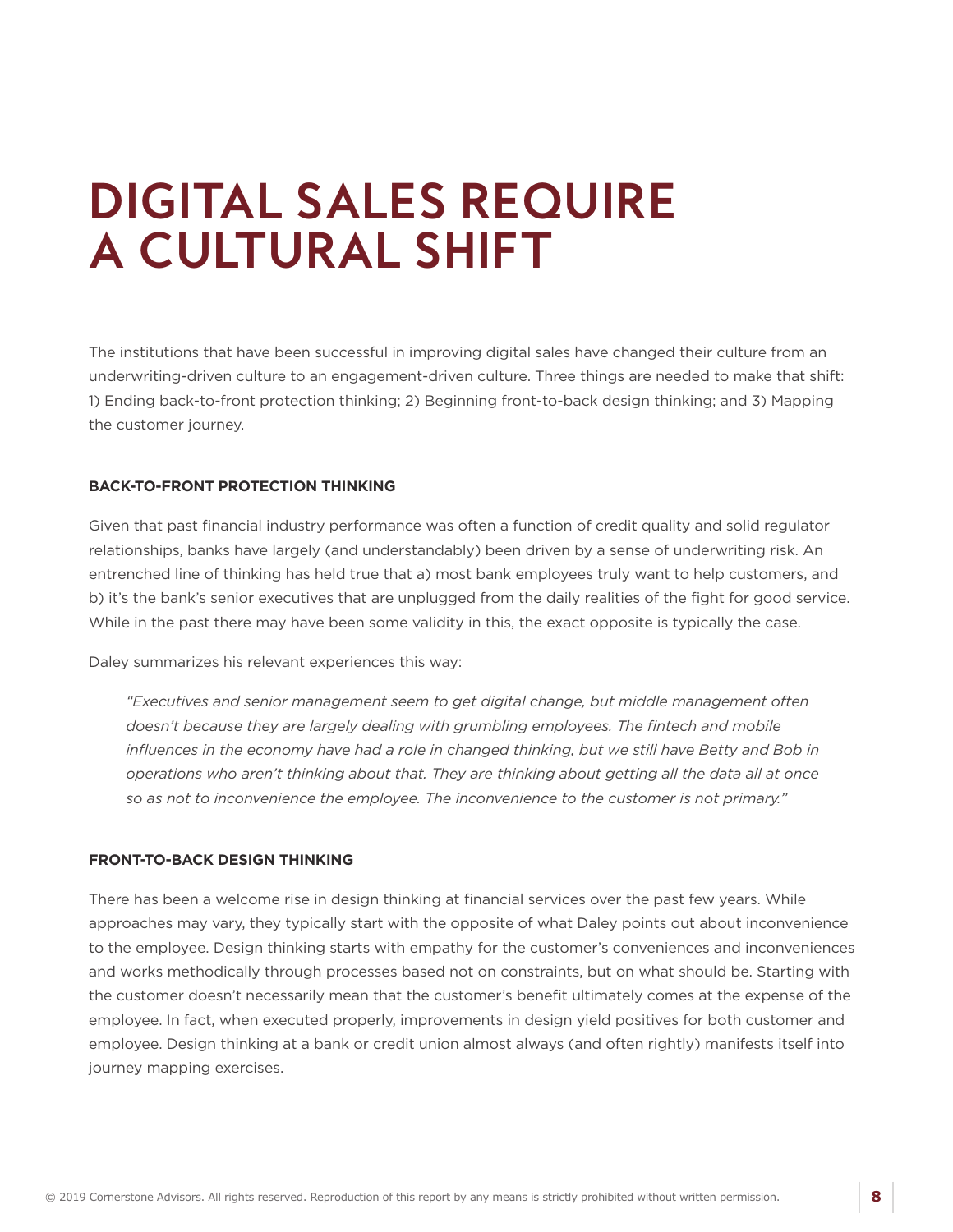#### **MAPPING THE CUSTOMER JOURNEY**

Journey mapping takes a customer sequentially through a process or experience to find sources of pain and opportunities to improve. Journey maps can be powerful, transformative exercises. And, they can also be vanity shows that are complete wastes of time. The two drivers that lead journey mapping initiatives toward real transformation are a relentless focus on impact (Figure 3) and identifying key moments of truth. For example, key moments of truth in the purchasing process are 1) the customer entering information (preferably as little as needed, quickly and simply) and 2) the customer signing documents (preferably all electronic, no additional steps).

![](_page_10_Figure_2.jpeg)

#### FIGURE 3: **JOURNEY MAP OUTCOMES FOCUSED ON IMPACT**

Source: Cornerstone Advisors

This chart is meant to instruct a bank or credit union to categorize *their* opportunities by the complexity/impact dimensions. The specifics in this chart are just examples.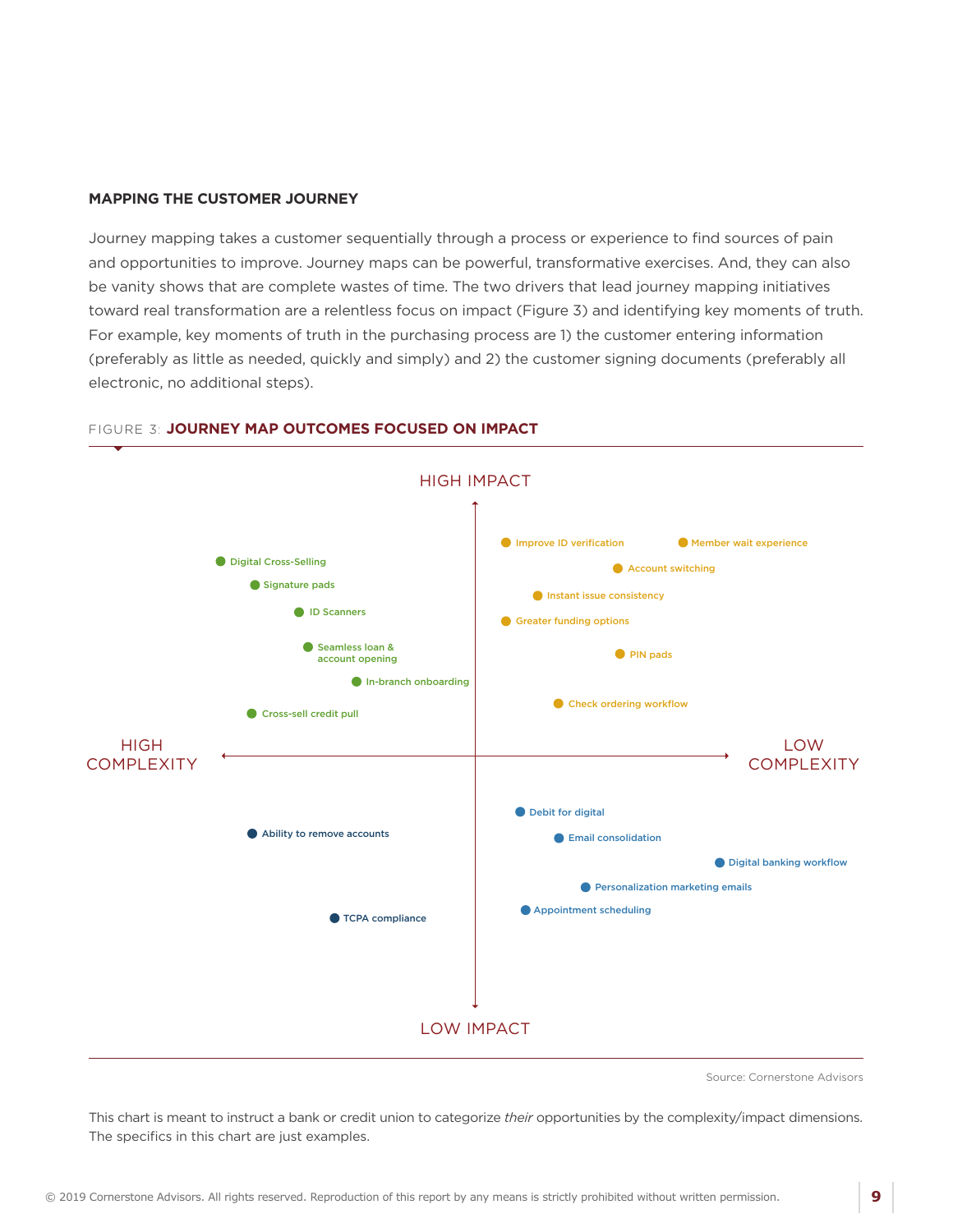#### **LEADERSHIP TRAITS**

Getting to a front-to-back engagement culture that supports strong digital selling benefits is aided by four key leadership traits:

- **1. Leaning-in energy.** Whether it's the CEO or a digital line of business head, sleeves are rolled up by leaders who get personally involved in the details, as if in a startup. In some cases, the leaders have led prior startups. But, leaders never "throw it over the fence" to middle management, a committee or compliance.
- **2. Test and learn discipline.** Leaders have a natural curiosity to try new approaches and the discipline to quickly measure and adjust the results.
- **3. Building mindset.** Leaders have a penchant for pioneering something unique, even if it's a "build within" cobbling-together of various fintech vendor systems or partners.
- **4. Fearless competitiveness.** While the nation's largest banks and investor-flush fintechs may have more tech resources, leaders of front-to-back engagement cultures are confident in their ability to best those bigger players at improving customers' lives.

Melissa Eggleston, chief deposit officer at nbkc bank in Kansas City, Missouri, summed up aspects of some of these traits:

*"I worked for a startup bank before and started a private banking division, so I've had to be an entrepreneur. Here at nbkc, we'll try things. We're an early strategic adopter of technology and we influence the product roadmaps. We have a robust IT group and we build and customize our*  systems in partnership with vendors. We spend a lot of effort on the flow of prospects through the *systems. It's really about understanding online consumer behavior and the different touchpoints in the funnel that takes them from research to conversion. I can tell right away if something's not performing well at that."*

Visions FCU's Novak speaks to some of these traits another way:

*"We have a commitment to be a strong financial advocate and engage with members digitally. So, we don't just want to take solutions off the shelf. We want it to be uniquely ours. Open and configurable platforms with systems integration capabilities and API connectors are essential. It's allowed us to create intuitive and convenient digital experiences that, among other things, helped*  win a new partnership with a prominent nearby university, gaining 1,000+ new accounts in a single *quarter and supplanting a large, well-respected bank's 20-year relationship."*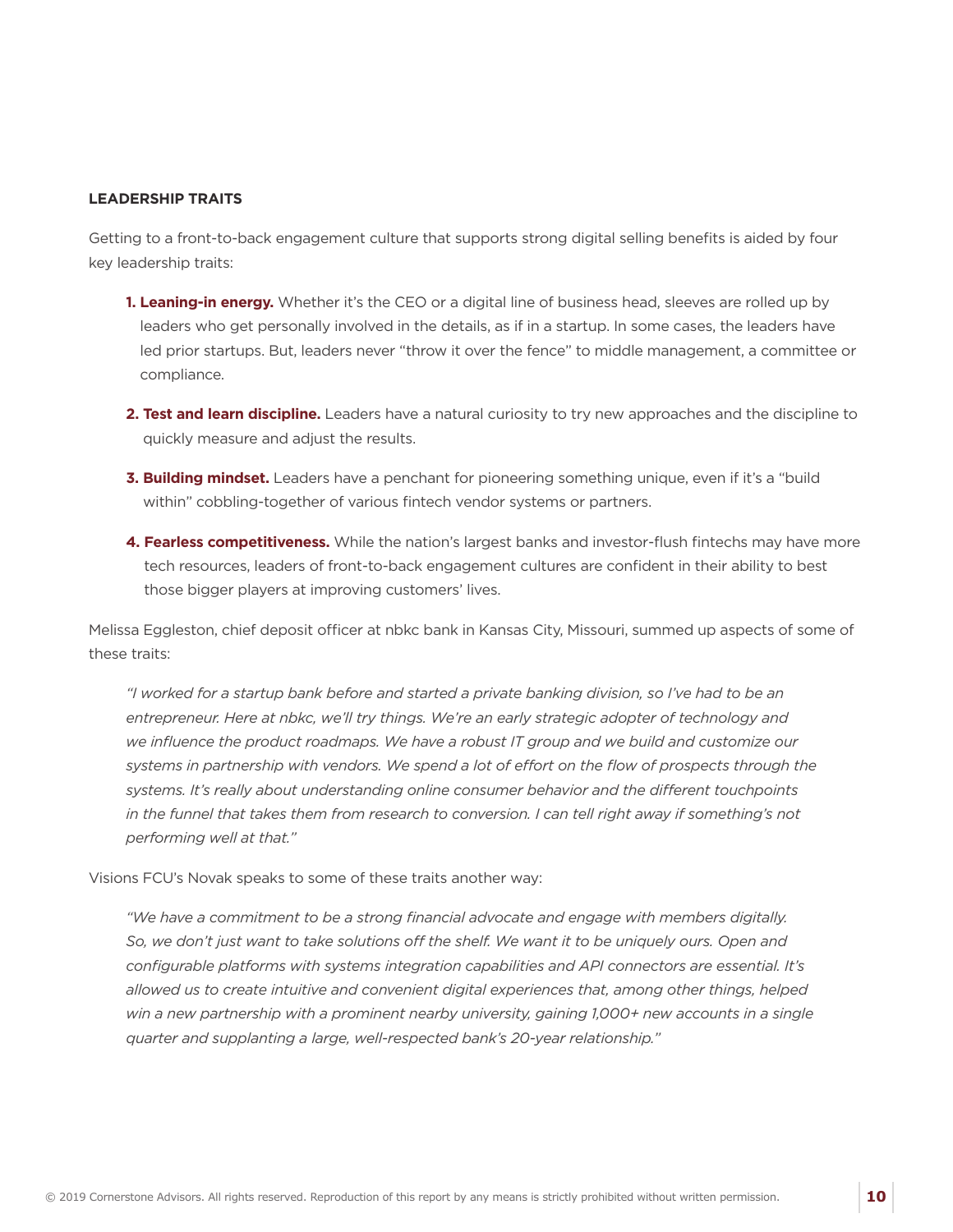# <span id="page-12-0"></span>**CONCLUSIONS**

As banks and credit unions build up and learn from these leadership traits, CEOs should get personally involved in digital sales efforts. This is best done by framing up challenges into risk/reward discussions with an expectation of forward action—not wait-and-see. Visual roadmaps with firm date commitments help.

The lack of CEO involvement and firm commitments can lead to a veto culture, one in which the least common denominator of a working group can halt progress. While some CEOs are stronger at digital sales tech and compliance than others, especially when changes to compliance-related processes are called for, the CEO and other members of the management team will need to confidently problem-solve processes on the spot to knock down protection thinking.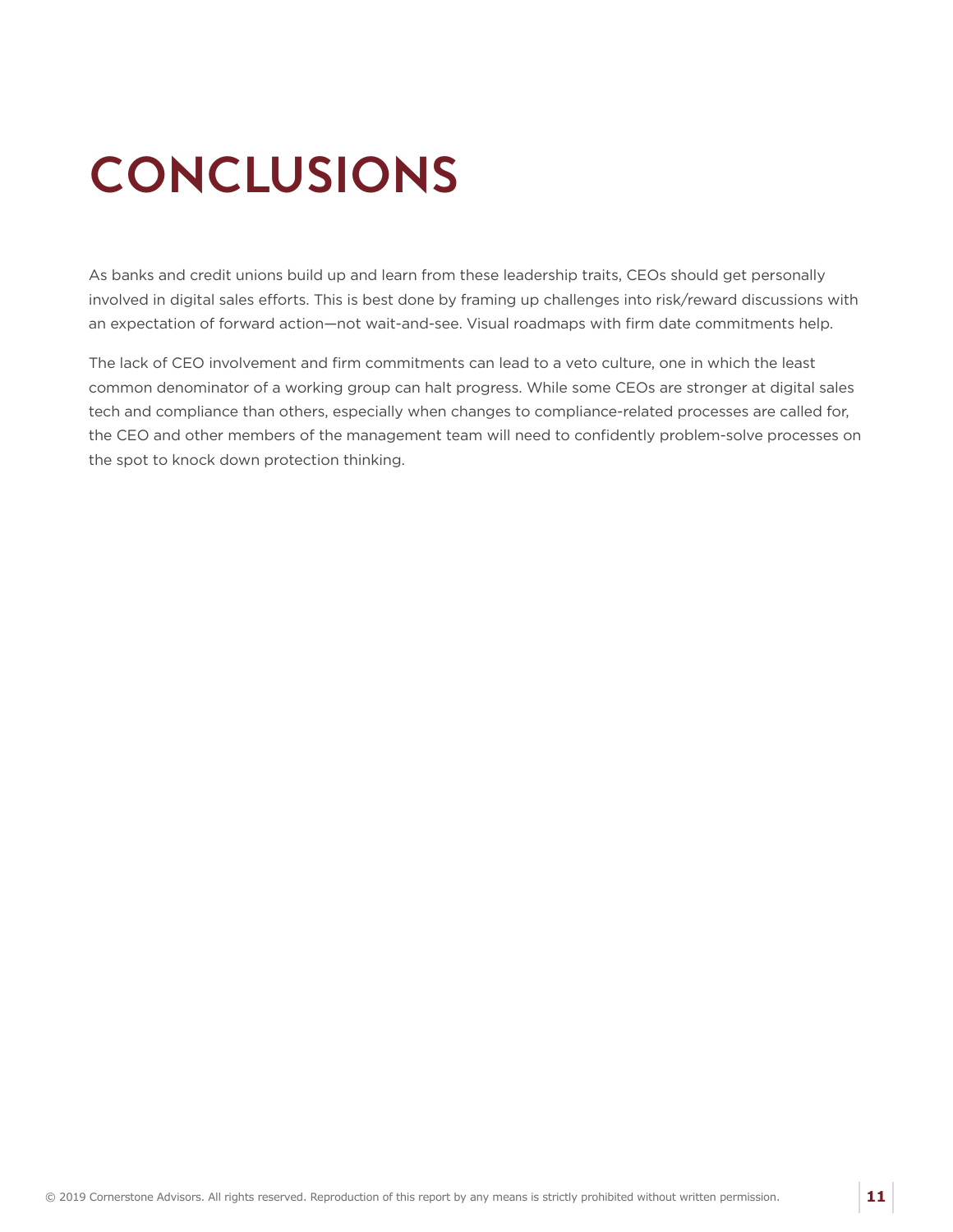### <span id="page-13-0"></span>**ABOUT CORNERSTONE ADVISORS**

Cornerstone Advisors takes financial institutions from strategy to execution through an array of Solutions offerings, including Strategy, Performance, Technology, Mergers & Acquisitions, Payments, Risk Management, System Selection & Implementation, and Delivery Channels.

Cornerstone publishes the *[Insight Vault](https://www.crnrstone.com/insightvault/)*, a digital platform explaining the *So What?* of the news, fintech trends, research and ideas impacting the banking industry; the *Cornerstone Performance Report*, a series of annual benchmarking studies; and commissioned research on topics impacting the industry.

![](_page_13_Picture_3.jpeg)

#### CONTINUE THE CONVERSATION

- $\odot$ [www.crnrstone.com](http://www.crnrstone.com)
- in [Cornerstone Advisors](https://www.linkedin.com/company/cornerstoneadvisors/)
- ъđг [@CstoneAdvisors](https://twitter.com/CstoneAdvisors)
- 480.423.2030

### **ABOUT Q2 GRO SOLUTIONS**

In 2009, a small team of mobile and FinTech experts led by David Eads started a company under the name Mobile Strategy Partners to provide strategic and technical advisory services to banks and credit unions of all sizes. As the recession came to an end and the economy began to improve, FIs once again turned their attention toward achieving growth and staying competitive in an environment of consolidation. As they ramped up sales and promotional efforts, FI marketing and digital executives realized that they didn't have an effective call to action. In other words, there was no way to connect their digital marketing activities straight into a system that could accept a new customer right there with one click from either an online or mobile device.

David and team saw the need and, as consultants should, outlined the requirements for a more modern banking experience, where a new customer acquisition could be nearly instant. They were met with two challenges: they could not find an existing vendor that could meet the requirements needed, nor were the FIs willing to spend the time and money needed to build and maintain the solution effectively themselves. Out of this void, Gro Solutions was born. Today, Gro uses innovative technology to provide banks and credit unions with a seamless and simple digital solution that ties marketing efforts directly to institutional growth.

![](_page_13_Picture_12.jpeg)

#### CONTINUE THE CONVERSATION

- $\odot$ [q2ebanking.com/gro](http://www.q2ebanking.com/gro)
- in [q2ebanking](https://www.linkedin.com/company/q2ebanking)
- [@Q2ebanking](https://twitter.com/Q2ebanking)
- 833.444.3469